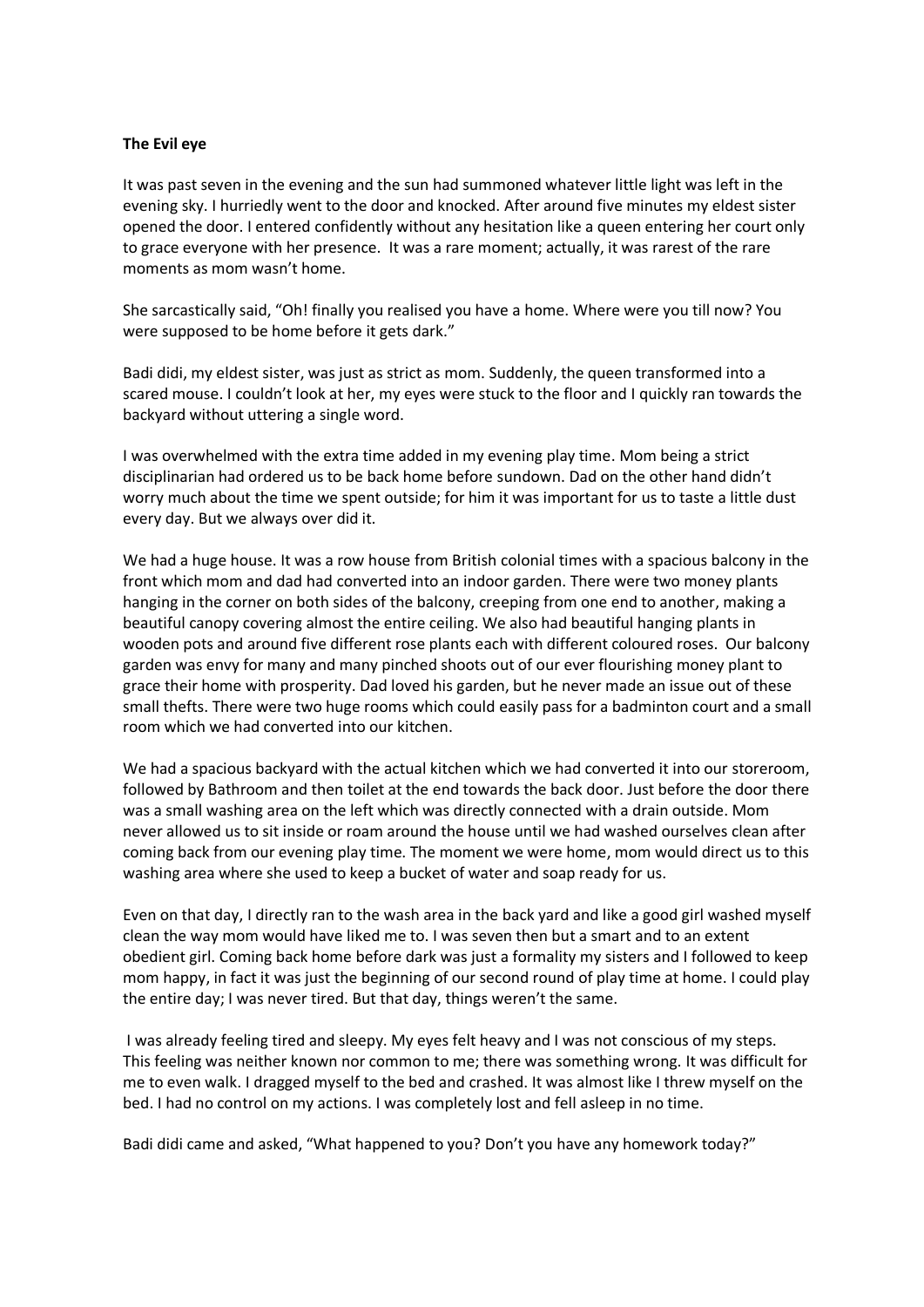Just then my elder sister said, "She and her Dramas!"

I could hear only fading voices around me and nothing made any sense.

Badi didi had always been the studious child. Even at that time she was busy studying. Getting no response from me did not raise any suspicion. She was sure that I was taking advantage of mom's absence as I looked absolutely normal when I entered the house. She sighed and went back to her best companions, her books.

I don't know for how long I was sleeping. When I gained a little consciousness I was shivering so hard that my muscles were hurting. My mouth was dry and I could feel the heat. As far as I remember all the blankets, bedsheets and woollens available in the house were on me, but I was still burning with fever and shivering hard. I could not see clearly; everything looked faded and after every two three seconds my eyes used to get clogged with something thick and creamy blocking my vision completely.

From whatever little I could see, I realised that badi didi was standing near my bed holding something in her hands; though I could not see clearly, it looked like a big role. My elder sister was standing at a distance, leaning against the wall close to her cot. According to the dim yellow light in the room it was way past sleeping time but still all three; badi didi, my elder sister and dad were wide awake. None of them had even slightest trace of sleep in their eyes.

Dad was sitting very close to my bed, towards my head. By now I had gained a little more consciousness, but I still could not see properly because of the frequent fading out of my vision.

Dad asked badi didi to get some more cotton from the storeroom. She quickly got cotton role and gave it to him.

My elder sister was scared and asked, "What happened to her dad? What is happening?"

Hiding his anxiety dad said, "Nothing beta, she has got some extra heat inside her body. She will be fine ones her body cools down." My elder sister said, okay and then asked, "Is she dying daddy?"

Dad pulled himself together and answered with conviction in his voice, "No beta, she isn't."

There was a thick creamy liquid, like puss oozing out of my eyes continuously and enormously blurring my vision every few seconds. Dad was sitting with cotton in his hands and was wiping my eyes alternately. Before he was done wiping the right eye the left one would get flooded with the ooze. I didn't know what was happening. It was like the horrific scenes of exorcism shown in most Hollywood horror movies with the possessed person shivering hysterically and vomiting out something dirty. Here it was the puss like ooze flooding my eyes.

Dad was confused, worried and without mom, he was feeling lonely too which he could not even express. Though she wasn't well, her presence would have helped him emotionally. Even after three hours my shivering continued, and the sticky ooze kept flooding my eyes.

Sometimes life becomes so unpredictable that even your mind rejects to analyse the situation. With time things went out of control. No one knew what was happening to me. The person who was affected the most during all this was dad. He was worried about the incongruity of the situation, frustrated as it was going out of control and scared of losing his beloved daughter. And one thing that he didn't even want to face was telling Mom what happened to me once she is back.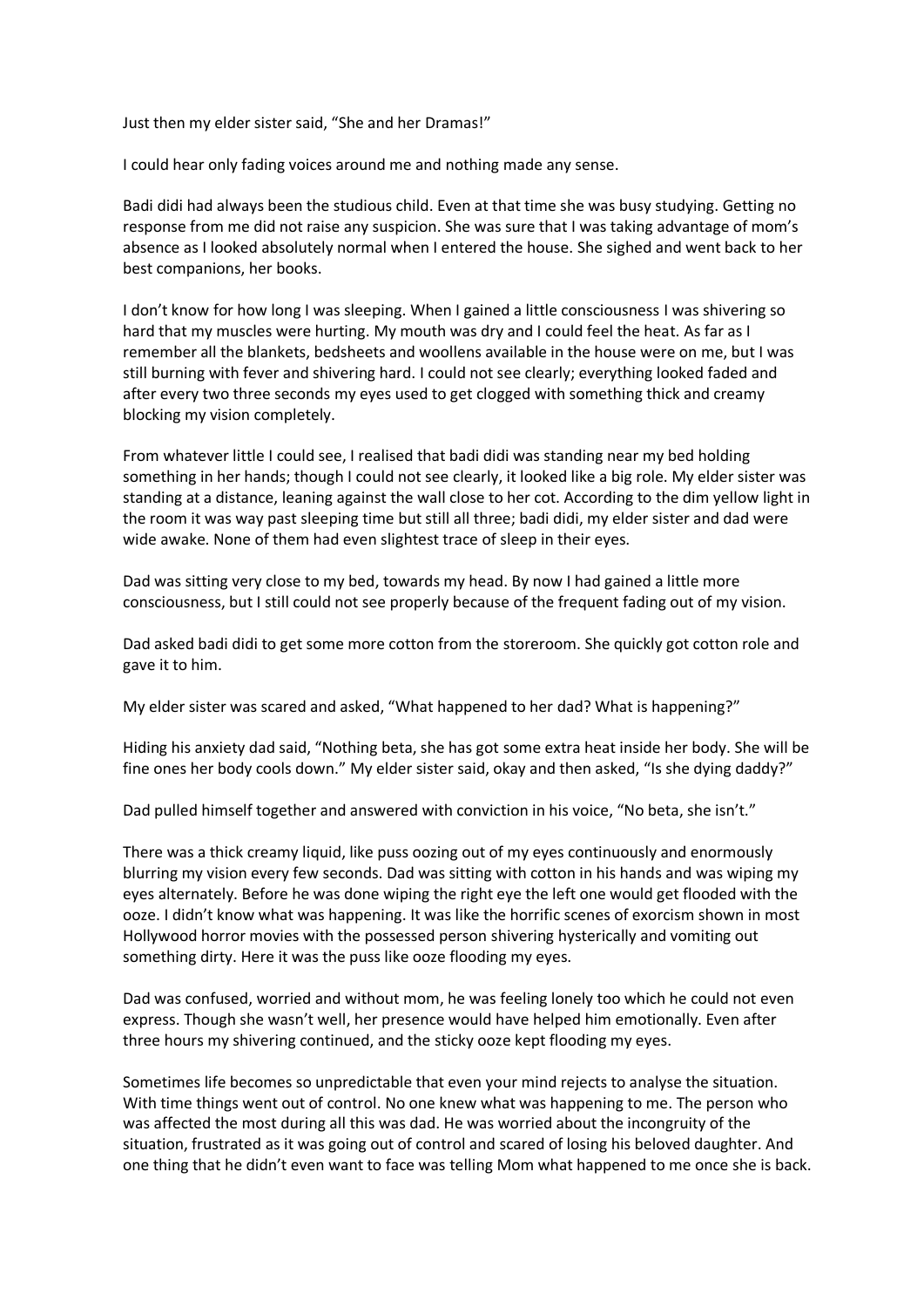Suddenly dad called badi didi and asked her to take his seat and wipe my eyes for some time just the way he was wiping them. Didi quickly took her position and started wiping my eyes clean.

It was past midnight. Dad had tried everything possible to control the situation, but nothing worked. Dad went to the kitchen and came back with a cotton wick dipped in mustard oil. He then started circulating the wick over me murmuring something, like a silent prayer. He often did that whenever we used to fall sick and I used to find it funny. Whenever I asked him why he does that, he used to say it is to kill the impact of the evil eye. I would always ask him, "what is an evil eye?" But today, I had no strength to question the ritual or laugh on it.

Dad went to the back yard and set the wick on fire. The moment it started burning, everyone got startled: Every drop of oil that dripped from the burning wick made an irritating crackling noise; tch…tch…tch… it stopped only when the entire wick had charred.

Badi didi continued to wipe my eyes as instructed by dad and suddenly she screamed…Dad…dad… Come fast.

Dad came running from the back yard, worried.

What happened. Why are you screaming? Is she alright?

Badi didi said, "See dad".

Dad could not believe his eyes. The oozing had reduced. This was the only moment in the last four hours when they had seen relief on each other's face. It was a precious moment full of hope. It was like the faint rays of sunlight on a cloudy day, the light at the end of the tunnel. The danger was not over yet as the oozing had not stopped completely. There were chances that it was a coincidence, but within half an hour the oozing stopped completely. Though my body was still burning with fever, my shivering also stopped. For ten minutes everyone just looked at me with relief and bag full of questions in their eyes. Is it going to start again? What was it? Was it just fever? Eye discharge is common in children and adults too, but was the flood of puss or mucus oozing out of the eyes common? Though the hearts were relieved, the minds were still heavy with these questions.

After everything stopped I was fast asleep. My muscles were tired of shivering and I felt weak. I had no strength to even speak or ask what happened. Next day morning when I woke up I could not see anything. No! It didn't happen again. I could not open my eyes as my eyelashes got stuck to each other because of the left over puss in my eyes. But I couldn't help screaming out of fear as the first thing you expect after opening your eyes, is to see something; anything. My eyes were closed and all I could feel was darkness… thick, never-ending darkness.

"Dad… Dad, I can't see anything".

My words were enough to alarm everyone at home after previous night's unexpected drama. Dad came running to the room. I was trying to walk with my eyes closed and frantically moving my hands in front searching for dad. He held my hand and hugged me tight transferring all his warmth into me.

"Calm down my girl, calm down. I am right here my dear."